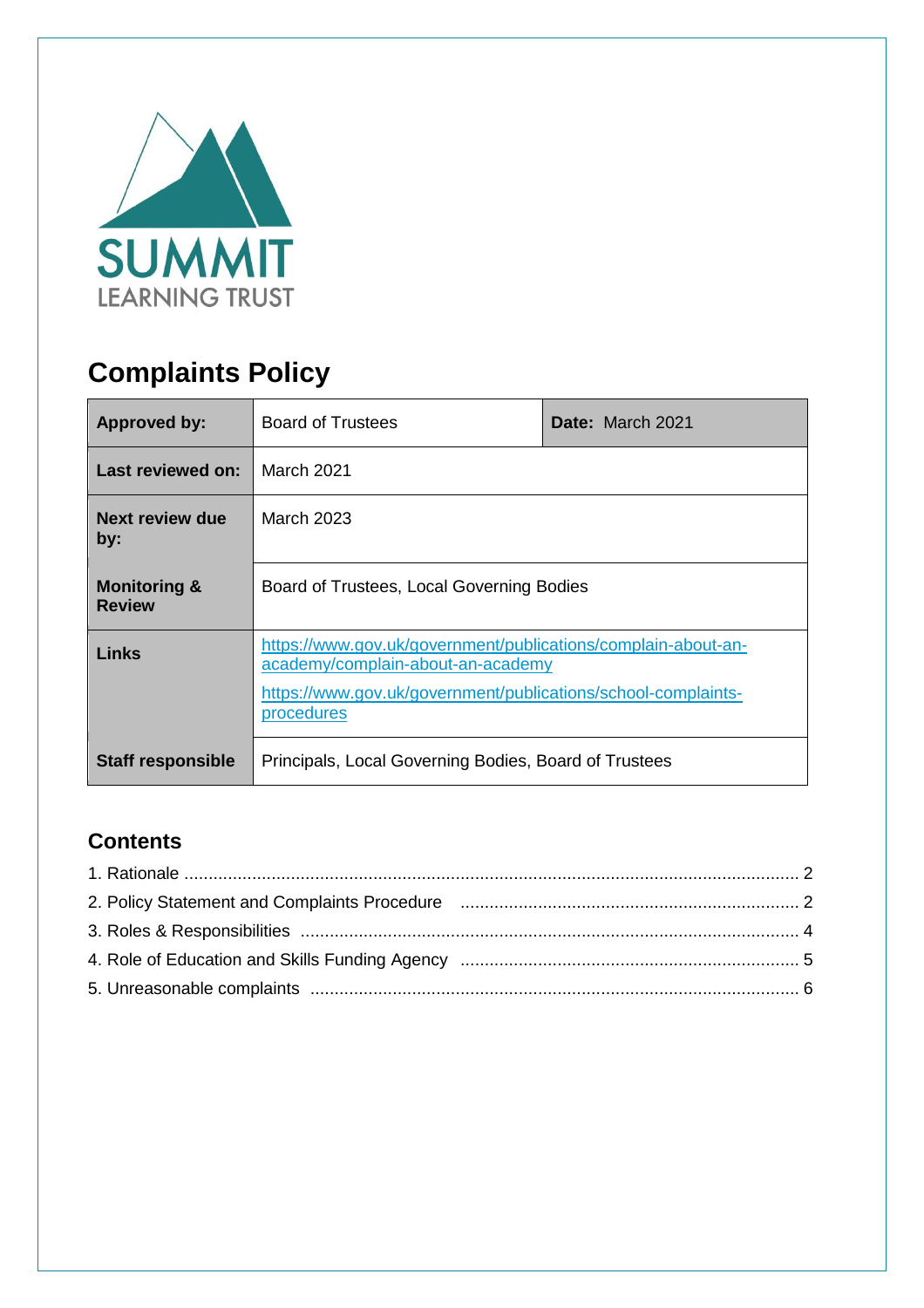#### **1. Rationale**

#### **Guide for parent/carers with a concern or a complaint**

*(If you are not a parent/carer or a guardian of a child attending school you should contact the Principal)*

The Summit Learning Trust, with all our schools, wants to deal with any issues, concerns and complaints that you have as promptly and effectively as we can. If you have any concerns we encourage you in the first instance, to go directly to the person who is most appropriate to respond to your concern – this will usually be the class or form tutor, a senior member of staff, or the Principal.

Schools are required by law to have a complaints procedure that aims to ensure that concerns and complaints are handled in a fair and non-adversarial manner.

This procedure is intended to deal with concerns or complaints relating to the actions of staff and the application of school procedures where they affect individual pupils and students *except* in matters relating to:

- a permanent exclusion,
- a particular child protection issue
- a special needs statementing issue
- an admission issue

all of which are dealt with under separate procedures. Details of these procedures are available from the school.

#### **2. Policy Statement/Complaints Procedure**

The Trust and school encourage anyone wishing to raise a concern to make every effort to resolve the concern informally – please help us by following these steps.

Please note:

- any concern or complaint should be bought to the attention of the school at the earliest opportunity; any matter raised more than 3 months after the event will only be considered in exceptional circumstances.
- an anonymous complaint will not be dealt with unless there are exceptional circumstances.

#### **Informal Stage One: Raising your concern**

We expect that in most cases the class teacher, form tutor, phase lead, or a member of the senior leadership team in the school will be able to resolve your concerns without the need to go any further. You can help them to resolve your concerns by arranging to meet him or her at a convenient time, discussing your concerns in a positive atmosphere and allowing them any time that they require to investigate the matter further.

Where the first approach is made to a local Governor or Trustee, they will refer the person raising a concern to the school procedure, and advise you to contact the school directly. Local Governors or Trustees will not act unilaterally on an individual concern or complaint or be involved at the early stages of an issue in case they are needed to sit on a panel at a later stage of the procedure.

The school will respect the views of a person raising a concern or complaint who indicates that he/she would have difficulty discussing the issue with a particular member of staff. In these cases, the line manager can refer the parent/carers or member of public to another staff member. The ability to consider the concern or complaint objectively and impartially is crucial.

If, having raised your concern with the above staff you are still dissatisfied, or if they are the subject of your concern, then you should move on to step two, contacting the Principal/Vice Principal.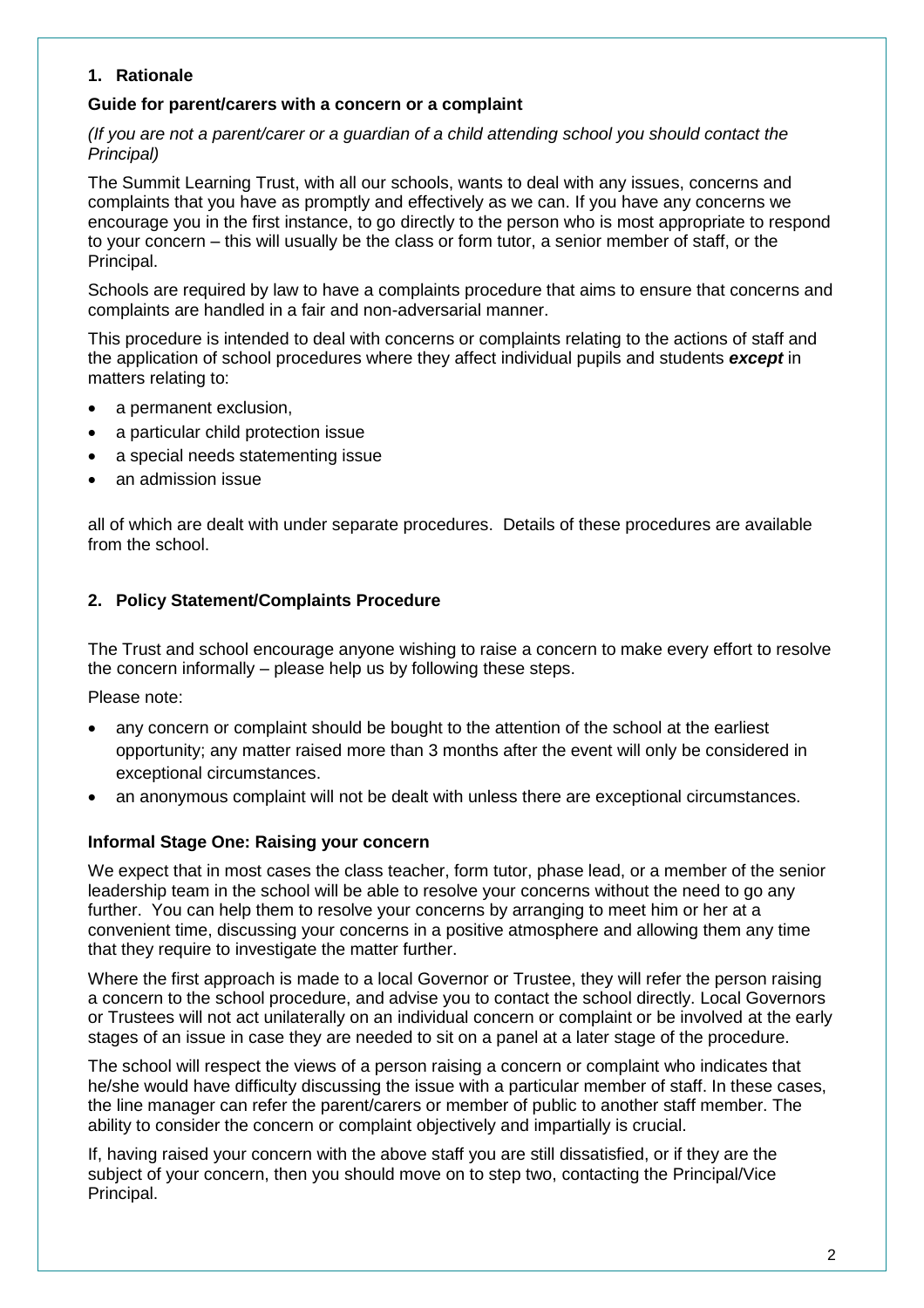If the issue concerns the Principal, then you should write to the relevant Summit Executive Education Director in the first instance who will deal with the query as soon as possible, and usually **within 10 working days**.

#### **Informal Stage Two: Issue referred to the Principal/Vice Principal**

The Principal/Vice Principal may ask you to put your concerns in writing (which can include email) but will usually be able to deal with your concerns face-to-face. The Principal/Vice Principal will attempt to resolve your concerns using any reasonable means that she/he feels are appropriate: this may involve meeting with you to discuss the matter further, or delegating another senior member of staff to investigate.

The Principal/Vice Principal should be allowed reasonable time to investigate the concern or complaint and gather any information that she/he requires. On this basis, you should expect to receive feedback no later than **10 school days** after giving them the details.

If, having raised your concern with the Principal/Vice Principal you are still dissatisfied then you should move on to the Formal Complaints Procedure.

#### **Formal Complaints Procedure: Stage One**

If you are still dissatisfied with the way the issue has been handled, then you should put your complaint in writing (which can include email), and send it to the Chair of the Local Governing Body for the school, c/o the relevant school address. Details of the Governors are on the school's website.

The Chair of the Local Governing Body will decide on an appropriate course of action, depending on the issue. This could be a meeting or conversation with you in the first instance.

The Chair of the LGB will respond to you within **10 school days** of receiving a complaint.

#### **Formal Complaints Procedure: Stage Two**

#### **Complaint referred to the Chair of the Board of Trustees**

If you are still dissatisfied with the way the issue has been handled, then you should put your complaint in writing, and send it to the Chair of the Board of Trustees c/o Summit Learning Trust Office, Ninestiles, An Academy, Hartfield Crescent, Birmingham, B27 7QG.

You are entitled to have your complaint heard by a panel appointed by The Chair of the Board of Trustees. The panel will consist of at least three people who have not been directly involved in the matter detailed in the complaint, and one member who is independent of the management and running of the school. The Chair of the Board will respond to you within **10 school days** of receiving a complaint.

#### **Complaints Panel**

Individual complaints will not be heard by the whole Board of Trustees at any stage, as this could compromise the impartiality of any panel set up for a disciplinary hearing against a member of staff following a serious complaint. The Board will make provision for a hearing before a panel appointed on behalf of the Trust and consisting of people who were not directly involved in the matters detailed in the complaint. One panel member will be independent of the management or running of the school.

Parent/carers may attend the panel hearing of a complaint, and may be accompanied at the hearing if they wish by a friend or colleague. No legal representation is permitted at the panel.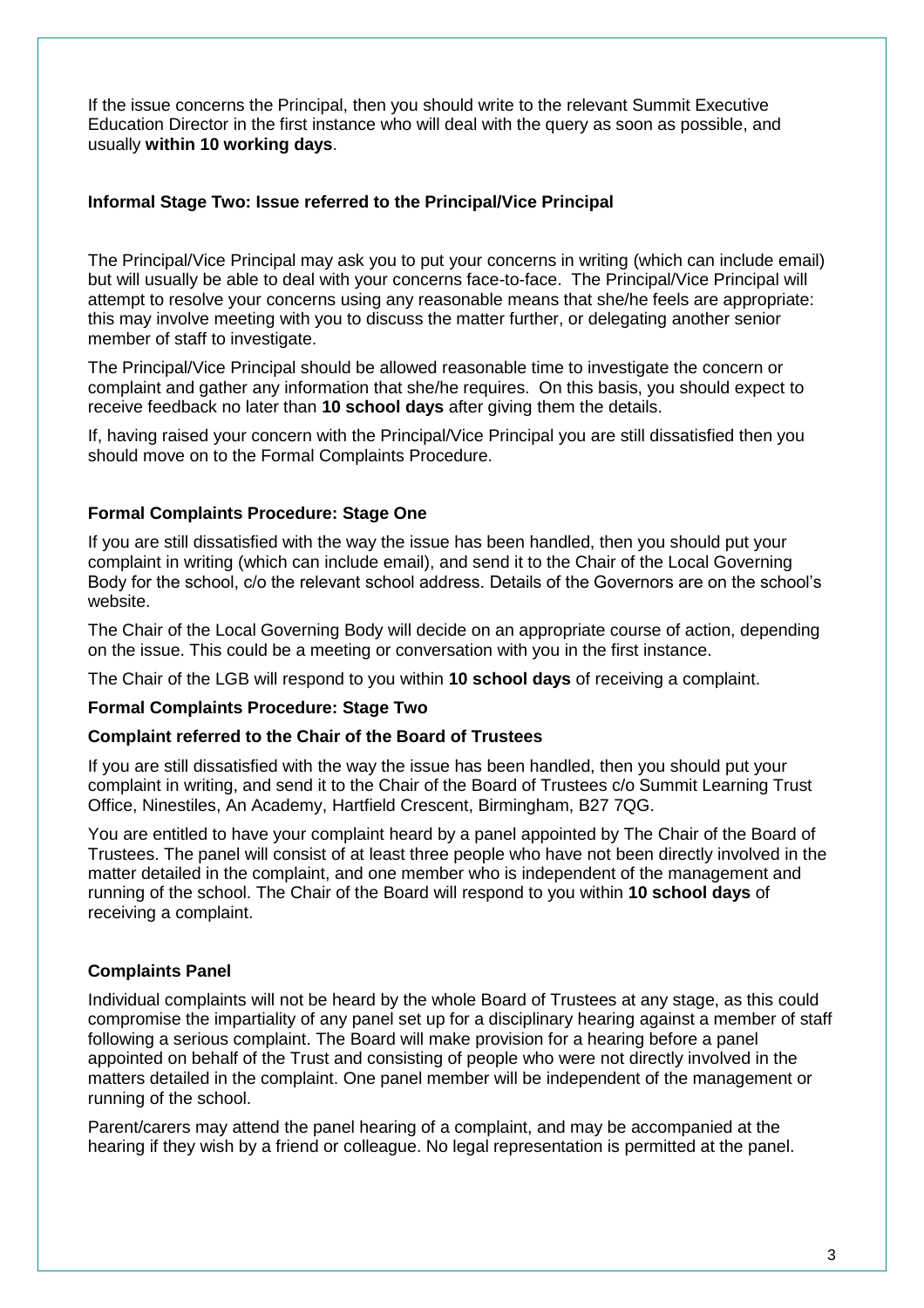# **The Remit of Complaints Panel**

The panel can:

- a) dismiss the complaint in whole or in part;
- b) uphold the complaint in whole or in part;
- c) decide on the appropriate action to be taken to resolve the complaint;
- d) recommend changes to the school's systems, recommend disciplinary action, or procedures to ensure that issues of a similar nature do not recur.

All people sitting on a complaints panel will work within the following guidelines:

- a) It is important that the appeal hearing is independent and impartial. No Trustee may sit on the panel if they have a prior involvement in the complaint or in the circumstances surrounding it. The panel will be sensitive to the issues of equality as outlined in the equality policy.
- b) The aim of the hearing, which needs to be held in private, will always be to resolve the complaint and achieve reconciliation between the school and the complainant. However, it has to be recognised that the complainant might not be satisfied with the outcome if the hearing does not find in their favour. It may only be possible to establish the facts and make recommendations which will satisfy the complainant that his or her complaint has been taken seriously.
- c) An effective panel will acknowledge that many complainants feel nervous and inhibited in a formal setting. Parent/carers often feel emotional when discussing an issue that affects their child. The panel chair will ensure that the proceedings are as considerate as possible.
- d) Extra care needs to be taken when the complainant is a student. Trustees will consider the welfare of the student in its arrangements of the hearing. The panel needs to be aware of the views of the student and give them equal consideration to those of adults.
- e) The Trustees sitting on the panel need to be fully conversant of the complaints procedure.

# **3. Roles and responsibilities**

#### **The role of the Principal**

- a) Ensure that correct school procedure is used to respond to concerns or complaints about staff raised within school within informal stage 1.
- b) Ensure that appropriate action is taken as a result of a concern or complaint about a member of staff in school within informal stage 1.
- c) Ensure that concerns or complaints referred to the Principal in informal stage 2 are logged, and that appropriate action is taken. Ensure that concerns or complaints are responded to within a reasonable timeframe.
- d) Ensure that anyone raising a concern is aware of the formal procedure for complaints if they are dissatisfied with the action to date.

# **The Role of the Clerk**

Any group of Local Governors, Trustees or others considering complaints will be supported by a clerk. He/she will be the contact point for the complainant and will:

- a) set the date, time and venue of the hearing, taking reasonable measures to ensure that the dates are convenient to all parties and that the venue and proceedings are accessible;
- b) collate any written material and send it to the parties in advance of the hearing;
- c) meet and welcome the parties as they arrive at the hearing;
- d) record the proceedings;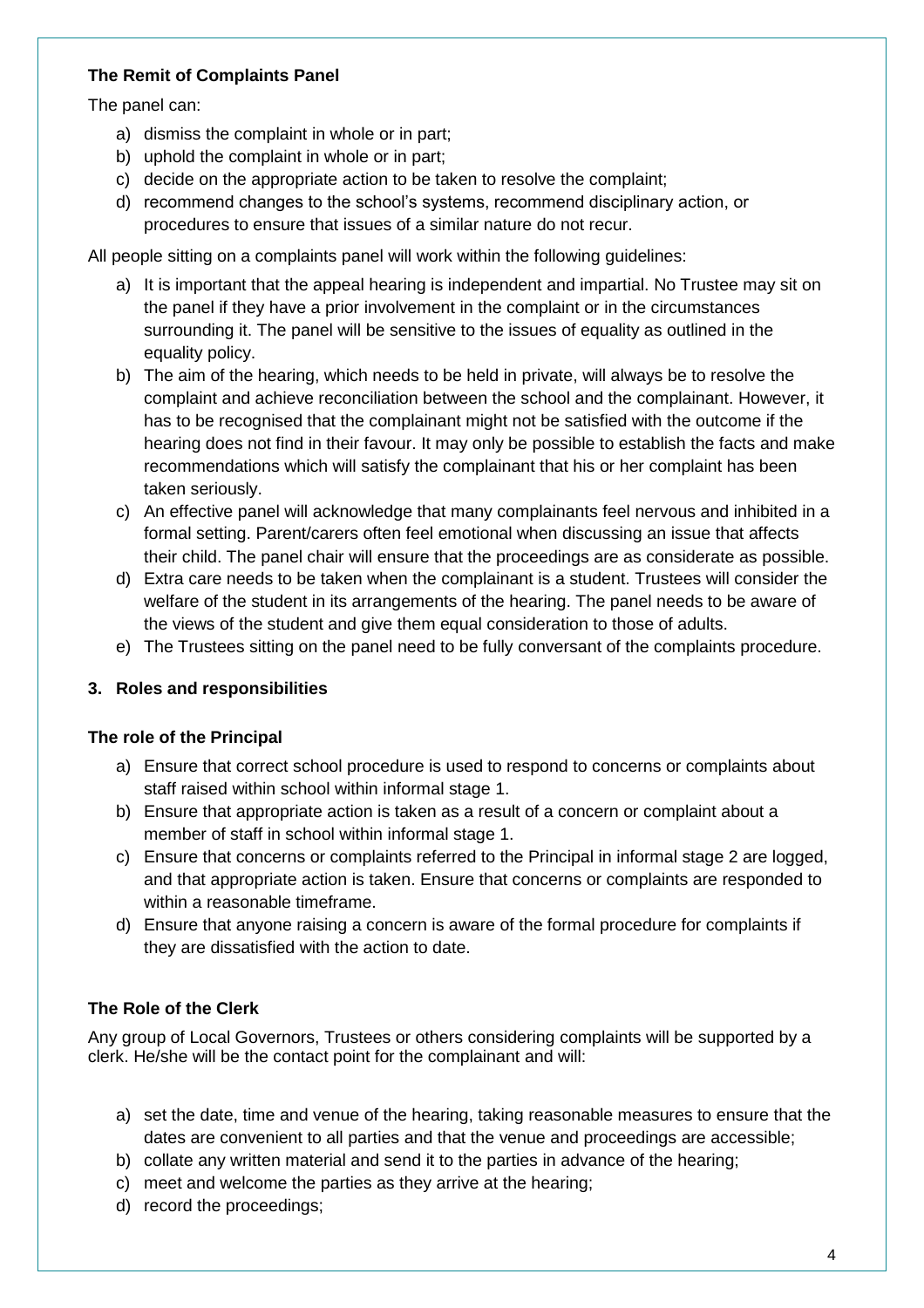- e) notify all parties of the panel's decision
- f) ensure that a copy of findings and recommendations is made available for inspection on the school premises by the Trust and the Principal.

# **Confidentiality**

The school and Trust will keep a written record of all complaints handled at all stages of the complaints procedure, whether they are resolved following a formal procedure, or proceed to a panel hearing; and of any action taken by the school as a result of those complaints (regardless of whether they are upheld).

All correspondence statements and records will be kept confidential except when requested as part of an inspection under section 209 of the 2009 Education Act or by the Secretary of State.

# **The Role of the Chair of Complaints Panel**

The Chair of the Panel has a key role, ensuring that:

- a) the hearing and decision making process are chaired effectively
- b) the remit of the panel is explained to the parties and each party has the opportunity of putting their case without undue interruption;
- c) the issues are addressed;
- d) key findings of fact are made;
- e) parent/carers and others who may not be used to speaking at such a hearing are put at ease;
- f) the hearing is conducted in an informal manner with each party treating the other with respect and courtesy;
- g) the panel is open minded and acting independently;
- h) no member of the panel has a vested interest in the outcome of the proceedings or any involvement in an earlier stage of the procedure; each side is given the opportunity to state their case and ask questions;
- i) written material is seen by all parties by the date specified by the clerk. If a new issue arises it would be useful to give all parties the opportunity to consider and comment on it.

# **Notification of the Panel's Decision**

The chair of the panel will ensure that the complainant is notified of the panel's decision, in writing, with the panel's response within five working days.

# **School Complaints Procedure Checklist for a Panel Hearing**

The panel needs to take the following points into account:

- Witnesses are only required to attend for the part of the meeting in which they give evidence. (Witnesses may include the member of staff against whom the complaint was made)
- After introductions, the complainant is invited to explain their complaint, and use their witnesses to support their case, in turn.
- The Principal may question both the complainant and use their witnesses to support their case, in turn
- The Principal is then invited to explain the school's actions and be followed by the school's witnesses
- The complainant may question both the Principal and the witnesses after each has spoken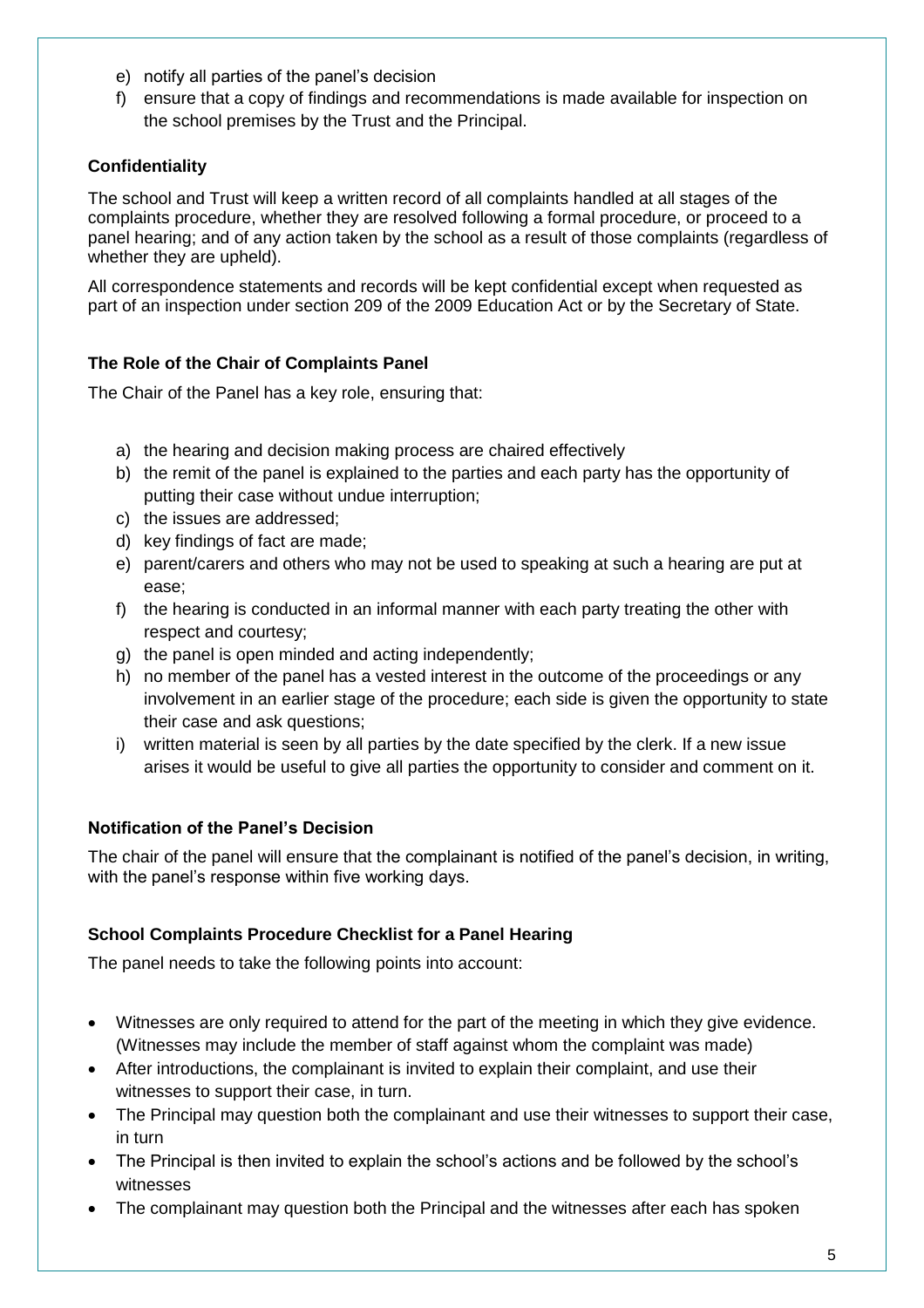- The Panel may ask questions at any point
- The complainant is then invited to sum up their complaint
- The Principal is then invited to sum up the school's response to the complaint
- The Chair explains that both parties will hear from the panel within a set time scale
- The Principal and complainant leave together while the panel decides on any actions to be taken
- **4.** The panel will make findings and recommendations and ensure that a copy of those findings and recommendation is provided to the complainant and, where relevant, the person complained about.

# **5. Role of Education and Skills Funding Agency**

There may be occasions when, despite all stages of the procedures having been followed, the complainant remains dissatisfied. At this point the complainant could take their complaint to the Education and Skills Funding Agency (ESFA).

[https://www.gov.uk/government/publications/complain-about-an-academy/complain-about-an](https://www.gov.uk/government/publications/complain-about-an-academy/complain-about-an-academy)[academy](https://www.gov.uk/government/publications/complain-about-an-academy/complain-about-an-academy)

The ESFA will consider complaints about academies that fall into any of the following three areas:

- a) where there is undue delay or the academy did not comply with its own complaints procedure when considering a complaint.
- b) where the academy is in breach of its funding agreement with the Secretary of State.
- c) where an academy has failed to comply with any other legal obligation.

The ESFA will not overturn any decision about a complaint. However, if it concludes that the academy did not deal with a complaint properly, they will request the complaint is looked at again from the appropriate stage, following a process which meets the requirements set out in the Regulations. If the academy's complaints procedure does not meet the Regulations, they will ask the academy to put this right. They may on behalf of the Secretary of State, if appropriate, seek to enforce the decision under the terms of the funding agreement. Their remit is to review due process, so there is no onus on them to re-open an investigation: they may only decide to do so if they judge that there has not been due process.

# **6. Unreasonable Complainants**

Summit Learning Trust is committed to dealing with all complaints fairly and impartially, and to providing a high quality service to those who complain. We will not normally limit the contact complainants have with the school. However, we do not expect our staff to tolerate unacceptable behaviour and will take action to protect staff from that behaviour, including that which is abusive, offensive or threatening.

**Summit Learning Trust** defines unreasonable complainants as '*those who, because of the frequency or nature of their contacts with the school, hinder our consideration of their or other people's complaints*'.

A complaint may be regarded as unreasonable when the person making the complaint:-

- a) refuses to articulate their complaint or specify the grounds of a complaint or the outcomes sought by raising the complaint, despite offers of assistance;
- b) refuses to co-operate with the complaints investigation process while still wishing their complaint to be resolved;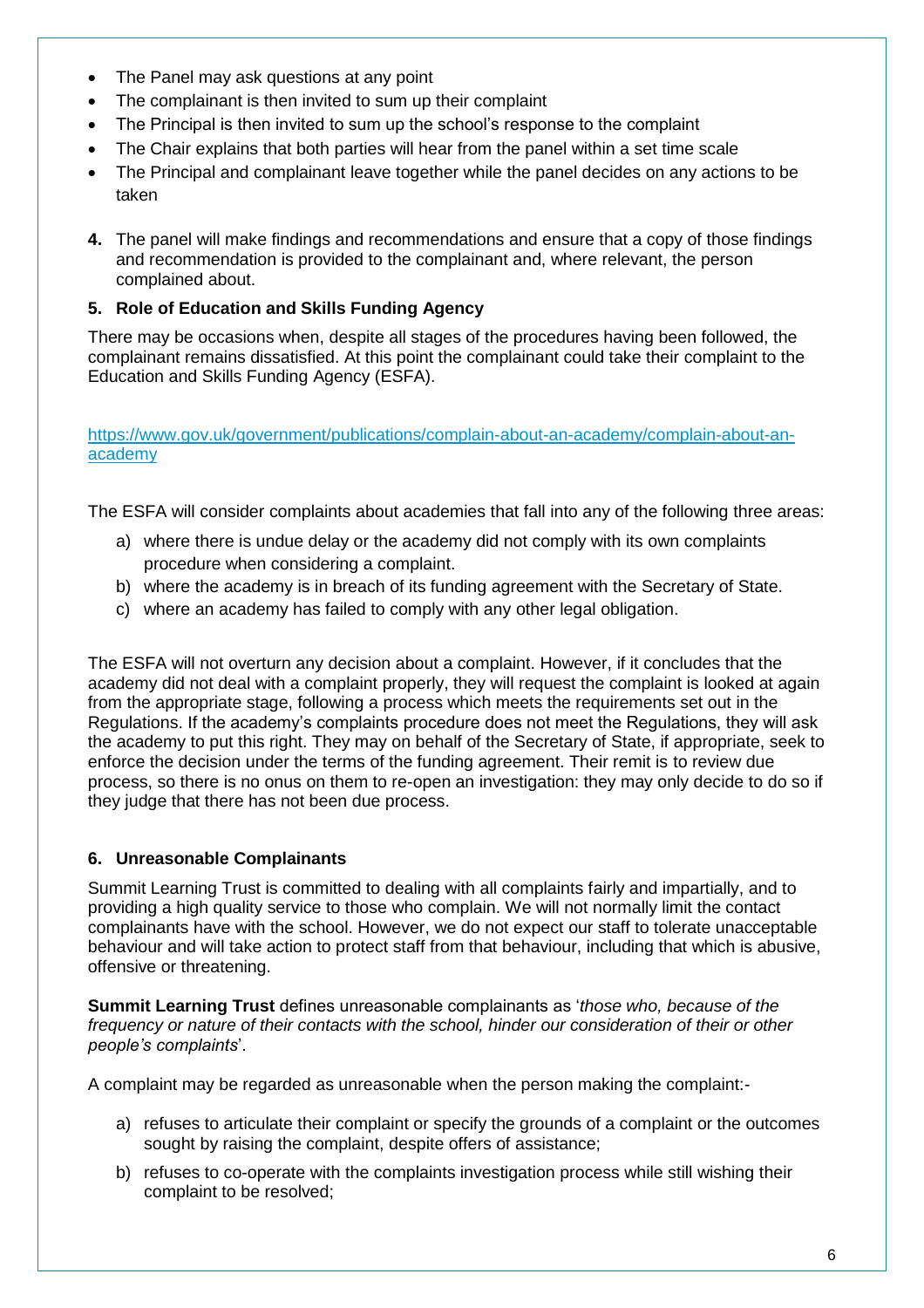- c) refuses to accept that certain issues are not within the scope of a complaints procedure;
- d) insists on the complaint being dealt with in ways which are incompatible with the adopted complaints procedure or with good practice;
- e) introduces trivial or irrelevant information which the complainant expects to be taken into account and commented on, or raises large numbers of detailed but unimportant questions, and insists they are fully answered, often immediately and to their own timescales;
- f) makes unjustified complaints about staff who are trying to deal with the issues, and seeks to have them replaced;
- g) changes the basis of the complaint as the investigation proceeds;
- h) repeatedly makes the same complaint (despite previous investigations or responses concluding that the complaint is groundless or has been addressed);
- i) refuses to accept the findings of the investigation into that complaint where the school's complaint procedure has been fully and properly implemented and completed including referral to the Department for Education;
- j) seeks an unrealistic outcome;
- k) makes excessive demands on school time by frequent, lengthy, complicated and stressful contact with staff regarding the complaint in person, in writing, by email and by telephone while the complaint is being dealt with.

A complaint may also be considered unreasonable if the person making the complaint does so either face-to-face, by telephone or in writing or electronically:-

- maliciously;
- aggressively;
- using threats, intimidation or violence;
- using abusive, offensive or discriminatory language;
- knowing it to be false;
- using falsified information;
- publishing unacceptable information in a variety of media such as in social media websites and newspapers.

Complainants should limit the numbers of communications with a school while a complaint is being progressed. It is not helpful if repeated correspondence is sent (either by letter, phone, email or text) as it could delay the outcome being reached.

Whenever possible, the Principal or Chair of the Local Governing Body will discuss any concerns with the complainant informally before applying an 'unreasonable' marking. If the behaviour continues, the Principal will write to the complainant explaining that their behaviour is unreasonable and asking them to change it. For complainants who excessively contact schools in Summit Learning Trust, causing a significant level of disruption, we may specify methods of communication and limit the number of contacts in a communication plan. This will usually be reviewed after 6 months.

In response to any serious incident of aggression or violence, the concerns and actions taken will be put in writing immediately and the police informed. This may include banning an individual from any school within the Summit Learning Trust.

#### **Barring from the School Premises**

Although fulfilling a public function, schools are private places. The public has no automatic right of entry. Summit Learning Trust Schools will therefore act to ensure they remain a safe place for pupils, staff and other members of their community.